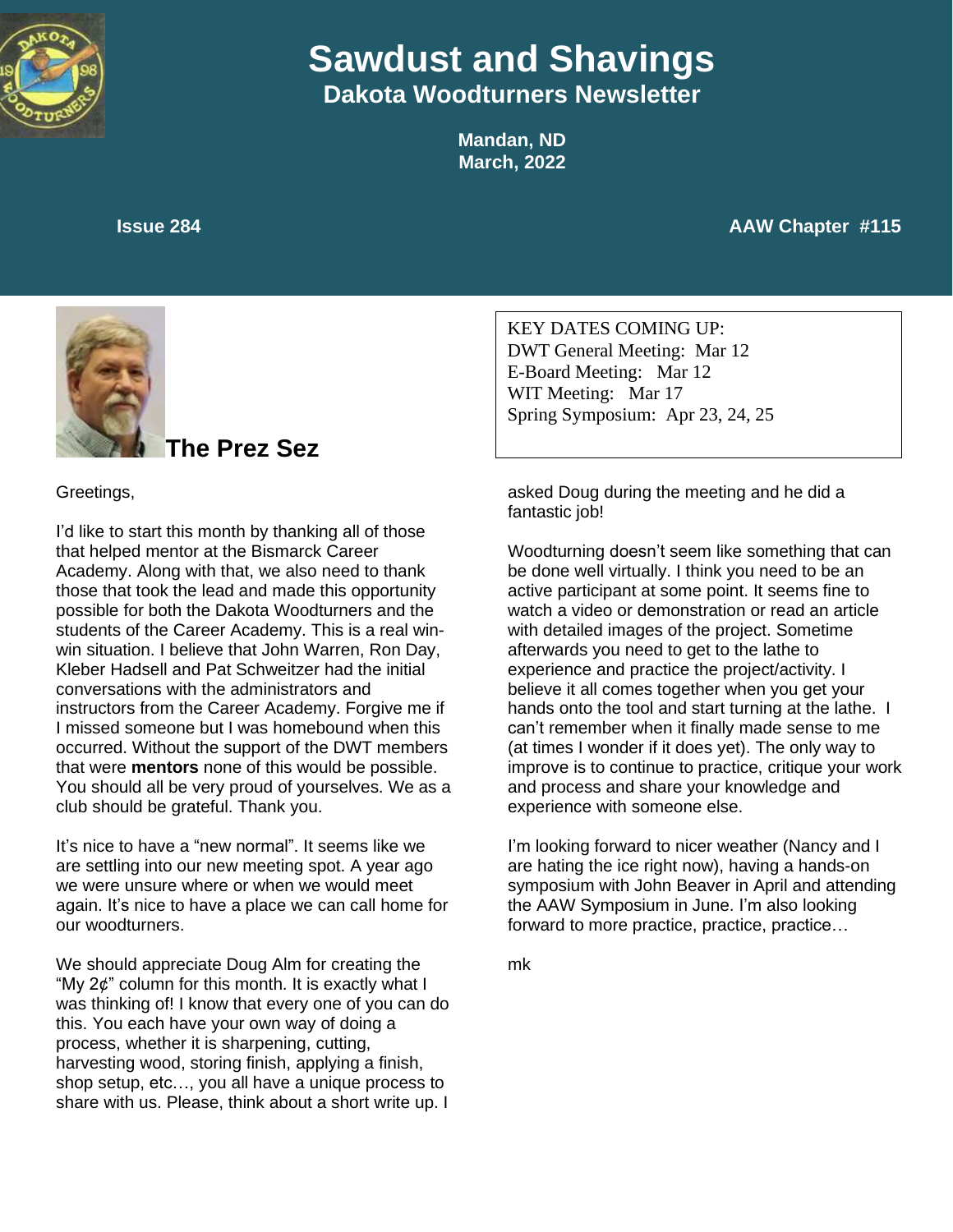#### General Meeting Minutes – February 12, 2022

President Mark called the meeting to order at 9:04 a.m. Visitors today are Steve and Robin Gates, Al Kline, Dave McIver, Wayne Bechtel, and Adam Nychporuk.

Mark conducted discussion about the newsletter (old and new versions) and how many of the things that we discuss now were also discussed 20 or 30 years ago. Spud supplied the treasurer's report.

#### Old Business:

Peggy Rask motioned that we approve the previous minutes, Stan seconded and the motion passed. John Warren thanked all the guys that have helped with the Career Academy mentoring. Club turnout there has been really impressive. So far the club has put some 900 man-hours in and we'll have impacted 250 students by the time we're done at the end of the month. He also encouraged any of the members who haven't had a chance to do this yet to join the fun and to contact him or Ron for more info. The next session up at the Career Academy is the week of February 28th. Mark sent around a sheet for all the folks that had mentored so far to receive a mentor t-shirt for use at future sessions at the Academy.

We reviewed the spring symposium featuring John Beaver which will be April 23rd through the 25th. There was plenty of interest in sign-ups although there may still be room if one or two extra people wanted to sign up. If you have a blank you would like to turn you can bring to the symposium otherwise blanks will be provided. Blanks must be 6x6x3.5 and more detail on this to come later. Since both projects are a little more advanced than some of our past demos, less experienced club members may prefer to attend the (free) demos John will be demoing for the entire club all day April 23rd at the regular meeting place at the Career Academy. He will be turning a wave Bowl in the morning and Bangles in the afternoon. That same evening there will be a party for any active club member at Steve and Donna Hamar's place.

Becky Warren reminded the members that the last week in March is the deadline for getting any Mandan Band Blast items to her.

#### New business:

Weldee brought a pickup load of wood for members to pick over. Thanks!

Mark solicited new items for the "My 2-cents worth" section of a newsletter each month Doug Alm is going to do next month's but we need more ideas for this section. Don't be bashful and contact Mark with any ideas you might have for a paragraph or two of procedures or tricks you've learned that have helped you and might help others with their turning. Pictures welcome if they help with the topic. The women in turning (WIT) group is meeting this Thursday (2/15) at the Career Academy. Steve Hamar will be leading the group making gnomes.

Mark mentioned there is a substitute teacher from Stanton looking for someone to do a demo for classes there. This will be discussed at a later eboard meeting.

Steve Hamar won the President's challenge for his 10 tops. Steve selected the "make" (vs "take", or "bake") option and received a set of gardening tools that need handles turned.

Dolly delivered the t-shirts to those that had ordered them earlier this year. She also mentioned the library has plenty of books and DVRs all available to be borrowed and has 10 additional Freedom pins ready for work. The club has 90 Freedom pens ready to go at this point.

Mark intends to auction-off some Mike Mahoney bowls and a platter at our April meeting.

A reminder that dues for 2022 are past due now. Contact Stan or Spud to get your dues paid up if they're not already.

Kleber won the mystery prize which was a set of pepper and salt Mills along with the wood to make them.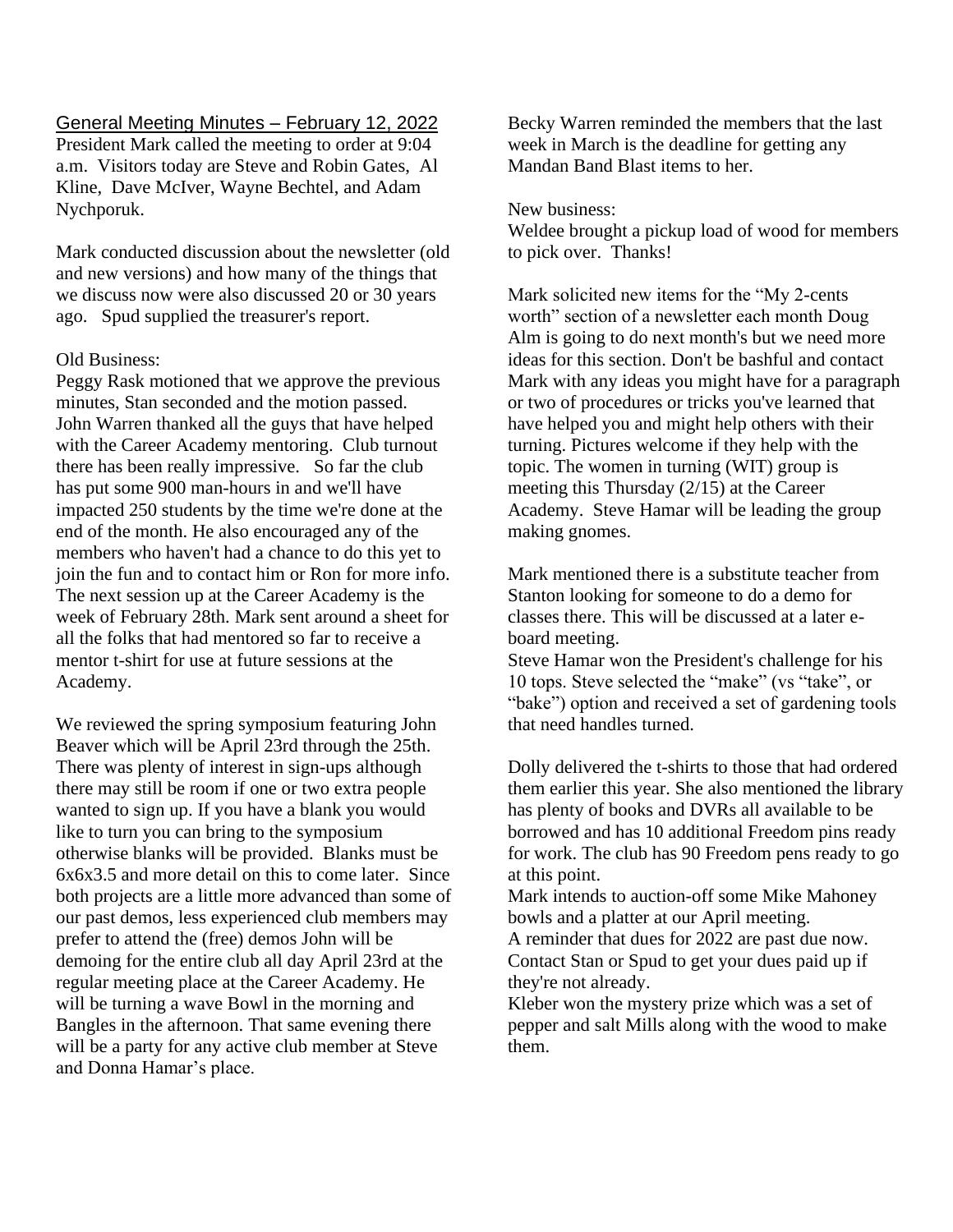Show and share:

Pat Schweitzer brought in an antique Norwegian bowl turned in the late 19th century that had come across the pond with his ancestors. Doug Alm showed a boxelder bowl with natural edge. Alan Welte brought a ring and earring Bowl made for Valentine's Day. Bill Bear showed a nice cedar bowl, Ralph Feland brought in a gimble clock and a badlands cedar bowl, Peggy Rask showed the screwdriver handle made of honey locust she had produced with the women in turning. Wayne Peterson brought in several freedom pens and also showed the carbide turning tools the club received for doing a demo at Acme in January. Dolly brought in some quilting and sewing tools that she had created handles for. Steve Hammer showed a screwdriver handle made of acrylic that completed the kit he won as a mystery gift couple of months back.

Ron Day demoed how to turn and thread a lidded box. Very enjoyable demo.

The meeting was adjourned at 10:15 a.m.



DWT E-board meeting February 12th 2022

In attendance: Mark Kielpinski, Mike Orgaard, Spud Gruman, Ron Day, Kleber Hadsell Absent: Denise Johnson

Mark mentioned that the Dan's South store would make 30 donuts for the club each month and ship them to the north store for the club to pick up intime for our meetings provided they get a call to confirm each month. Allen Welte will continue to pick up the donuts each month.

Also, the donut/coffee fund is currently solvent at about \$300.

Mark and Spud to resolve or update income and expense categories per the existing (Quicken) software.

WIT needs to be composed of DWT members if they are going to use DWT resources and to be sanctioned. It was motioned by Spud that all WIT meetings be sanctioned for 2022 by the DWT provided a current DWT members are leading the WIT event. Mike second, motion passed.

Mark and Mike will update list of contacts to be called this week four members who were behind on their dues.

Official email for the DWT is on Google. Mark is updating this list. We should all be working off of the same list when contacting members.

Ron & Kleber will work the 2023 NDCA grant. The next step is for Spud to update the Quicken spreadsheet with income and expenses, then that same data to be used in the application for the grant. Ron/Kleber to submit the grant to NDCA by March 15th.

Ron reported that the John Beaver Symposium currently has 12 to 13 sessions signed up for, split relatively evenly between Sunday and Monday. We could handle a couple more attendees, but looks good for now.

Mark mentioned there will be mystery prizes and freedom pen purchases made by the club coming soon.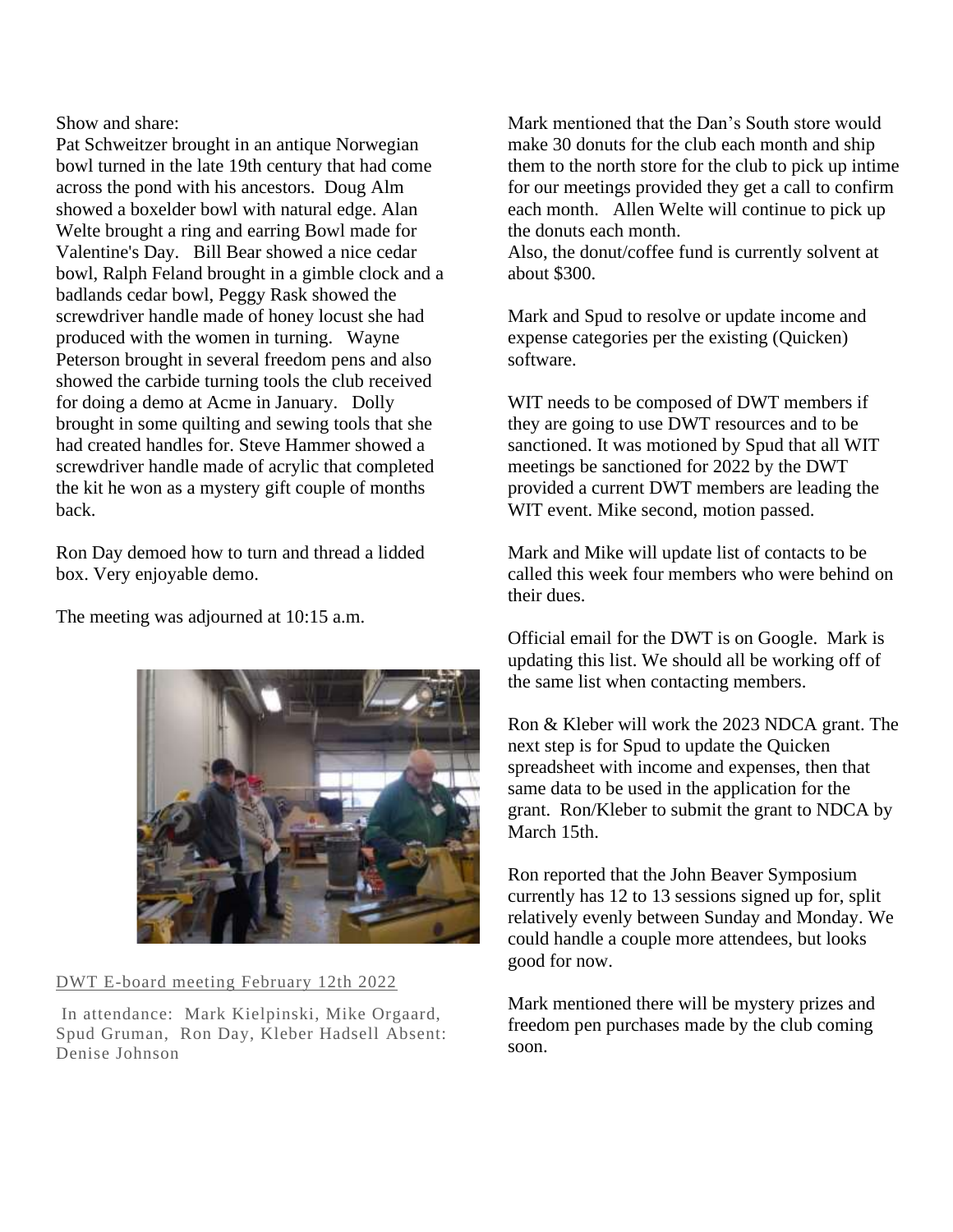It was agreed that the club would pay for the Career Academy mentors t-shirts. Meeting adjourned.

### Show and Share Feb Meeting



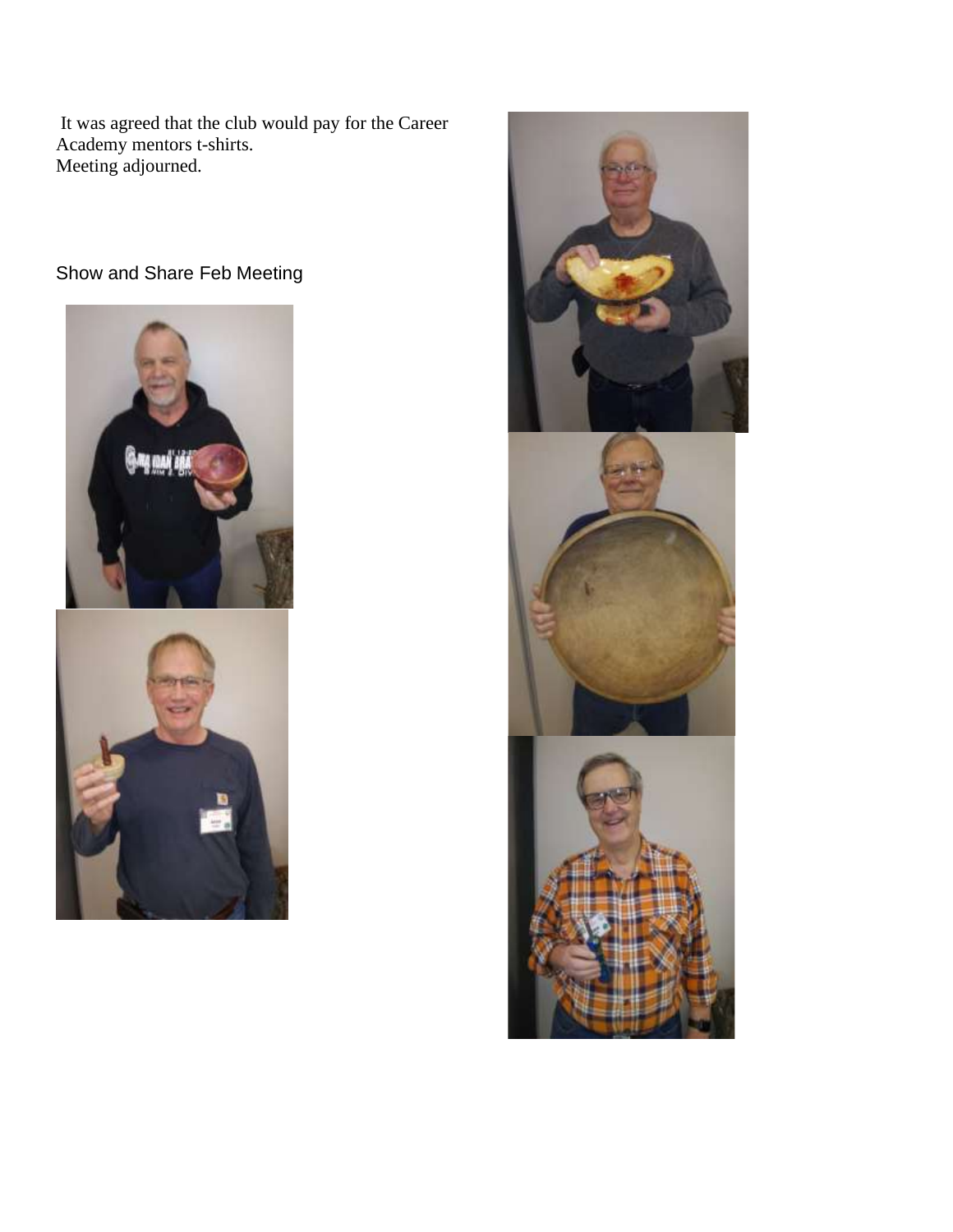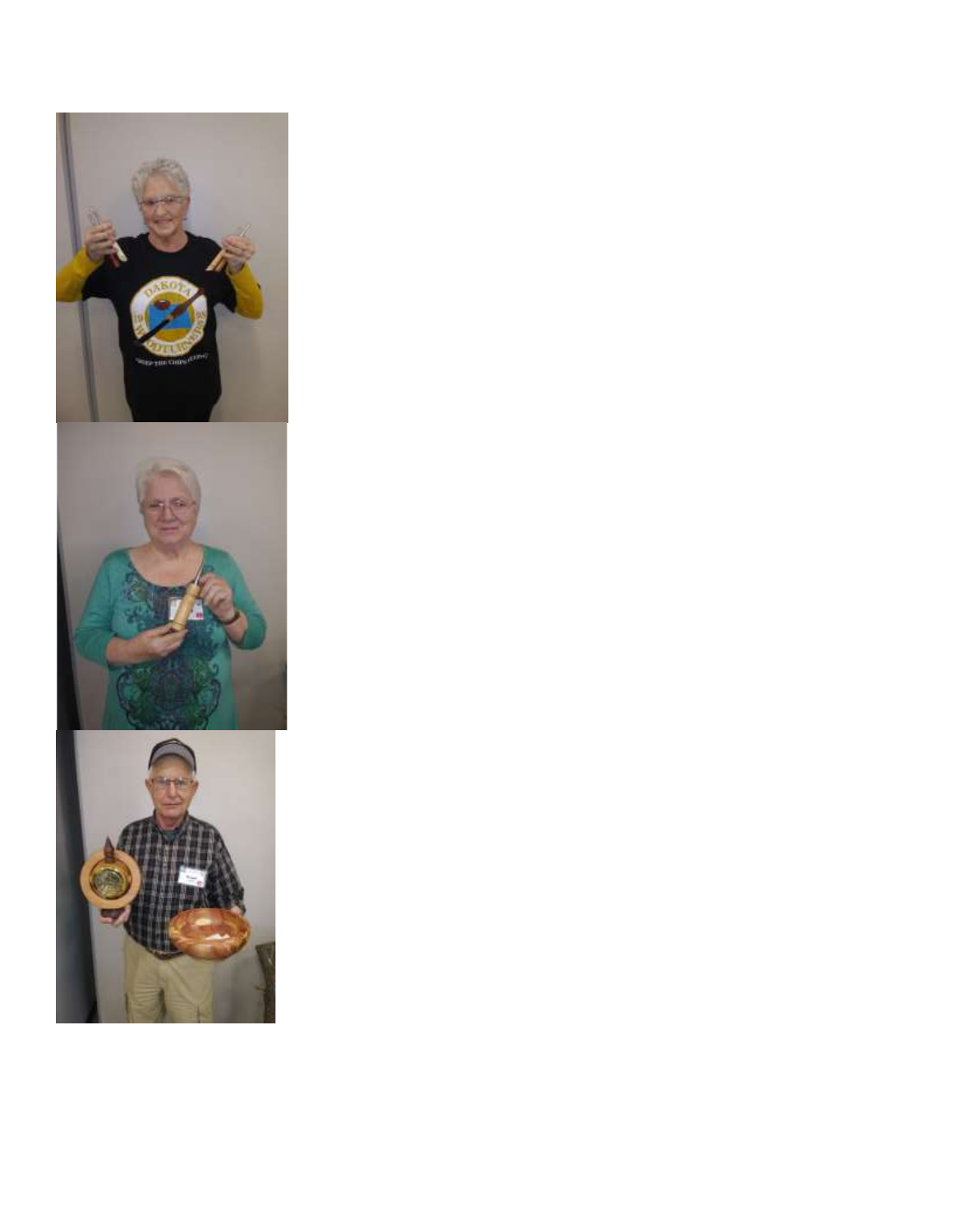#### MY 2 Cents: (Doug Alm)

President Mark has asked me to weigh in on how I finished the pictured box elder dish most of you saw at our last meeting. I know this is contrary to what many of you do in finishing a piece so I am a bit reluctant to offer my 2 cents but here it is! When I started turning this piece it was very wet so as soon as I finished turning it I put it in our microwave for 30 seconds. It got warm, not hot, so I gave it another 30 seconds. Now it was quite hot. I do it this way because I think it allows the wood to "relax" much like it would if you were steam bending wood. I let it cool down and when it was room temperature I nuked it again for a minute. I did this process over and over for the next few days. I am sure I nuked it at lease 12 to 15 times. Once I was satisfied with the dryness, I wiped on a heavy coat of poly, waited two days and sanded most all of it off. I did this again every couple days for about a week. When I was sure it was where I wanted it to be as to dryness and smoothness, I began applying "wipe on" gloss poly with the blue paper towels. In between coats I sanded with 400 & 600 grit. I did this until I was satisfied with the "gloss" look finish.

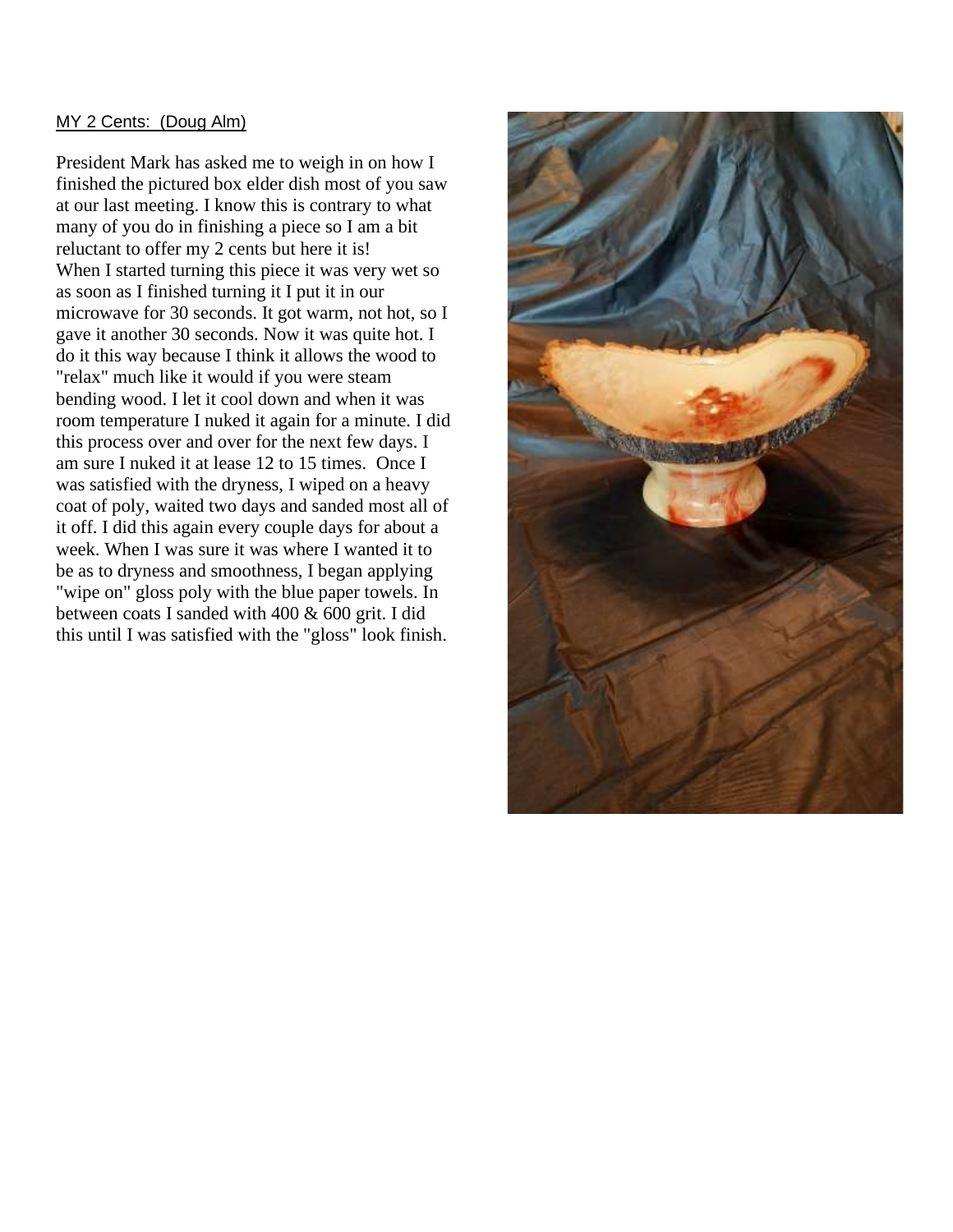Ralph Feland also had the following tips for members:

> OWNERS/OPERATORS OF THE AIR SHIELD PRO AIR CIRCULATING FACE

USE AND MAINTENANCE OF THE AIR SHIELD PRO AIR CIRCULATING FACE SHIELD

1) One of the most important things when using the AIR/PRO circulating facemask when putting on and taking off, do NOT PUT PRESSURE on the visor as that can cause cracks in the visor itself.

2) The second care item is to replace the head cover and face seal when it appears to leak around the face. Over time the head cover will tend to stretch out, and when it does, it does not protect you from breathing in dust as you are turning a wood item.

## W.I.T.

# **Women In Turning**

*Our next WIT event is Thursday, February 17. 5:45pm at the Career Center. Steve H. will share his Gnome making skills with us. Check your WIT Newsletter for more specific information.*